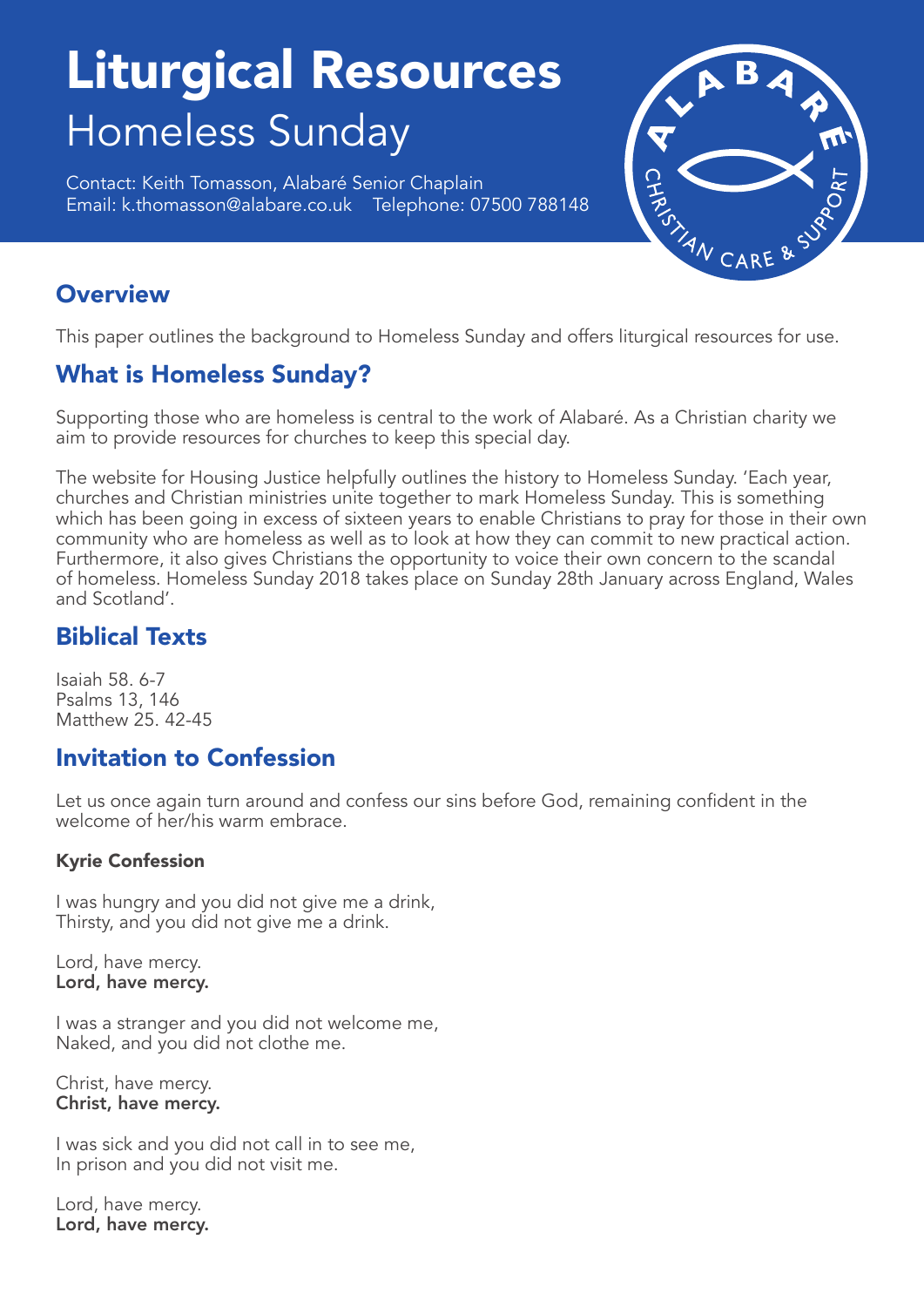# Collect

Loving God, in your house there is room for everyone. Help us as we strive for a world where everyone has a home that truly meets their needs. Give us the grace to welcome strangers and refugees. Give us the insight to see where inequality hurts. Fill us with the courage to do our part. Save us from being overwhelmed by the scale of the housing crisis And show us, O Lord, where to begin. We pray this in the name of Jesus, our saviour and redeemer. Amen.

(source: Housing Justice, amended)

# Gospel Acclamation

## Alleluia, Alleluia.

'Truly I tell you, just as you did it to one of the least of these who are members of my family, you did it to me'.

## Alleluia

## Intercessions

## *Response*

To those who are oppressed: bring the blessing of your liberty

#### *Petitions*

Loving God, we remember those affected by natural disaster and war. We particularly remember those who are on the move. Please walk with them and those who support them. To those who are oppressed: bring the blessing of your liberty

Loving God, we remember our political leaders. Give us the courage to speak with them so that they can bring the needs of the most vulnerable to the attention of those who make decisions. To those who are oppressed: bring the blessing of your liberty

Loving God, help us to live lightly upon the earth and share her resources wisely. To those who are oppressed: **bring the blessing of your liberty** 

Loving God, may we share God's welcome with all, and have a special care for those who are hungry, thirsty or without a home. To those who are oppressed: bring the blessing of your liberty

Loving God, we pray for all oppressed by addiction of any kind. May they know the liberation that you alone bring. To those who are oppressed: bring the blessing of your liberty

Loving God, may we be open to all who ask for help, knowing that through them we serve you. To those who are oppressed: bring the blessing of your liberty

## Introductions to the Peace

In encountering one another we encounter God. Therefore, let us together ensure that all are welcome in this place for we are standing on holy ground

The Peace of the Lord be always with you And also with you.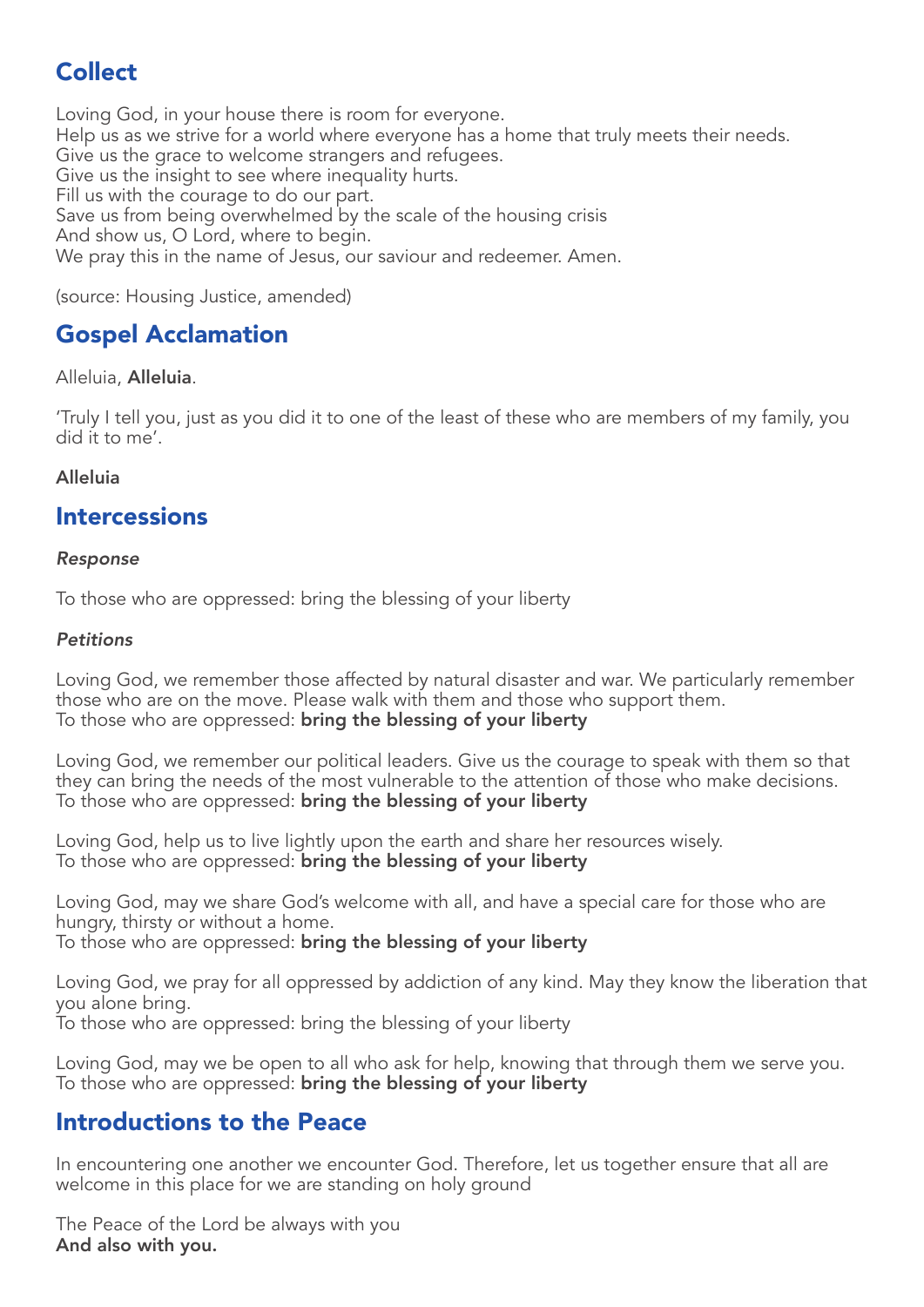## Prayer of invitation to Communion

This is the Table of the Lord. We gather around it and share in a foretaste of the heavenly banquet when all we be fed and known by name. All are welcome.

## Post Communion

We have shared in eating the bread of heaven and in drinking the wine of the kingdom. As we leave this place, may we care for the thirsty, the hungry and those in need of shelter. We ask this in the name of Jesus our Lord, Amen.

## **Blessing**

May you meet God in those who seek your help, and the blessing…

# Hymn/Song Choices

Graham Kendrick's 'Beauty for brokenness' John Bell's 'Will you come and follow me'

## Lord, who left the Highest Heaven

Words: Copyright Bishop Timothy Dudley Smith. Suggested tune: Irby (Once in Royal David's City) Copyright: O U P - available under CCLI licence

Lord, who left the highest heaven For a homeless human birth And, a child within a stable, Came to share the life of earth, With your grace and mercy bless us All who suffer homelessness. Lord, who sought by cloak of darkness Refuge under foreign skies From the swords of Herod's soldiers, Ravaged homes, and parents' cries, May your grace and mercy rest On the homeless and oppressed.

Lord, who lived secure and settled, Safe within the Father's plan, And in wisdom, stature, favour Growing up from boy to man, With your grace and mercy bless All who strive for holiness.

Lord, who leaving home and kindred, Followed still as duty led, Sky the roof and earth the pillow For the Prince of Glory's head, With your grace and mercy bless Sacrifice for righteousness.

Lord, who in your cross and passion Hung beneath a darkened sky, Yet whose thoughts were for your mother, And a thief condemned to die. May your grace and mercy rest On the helpless and distressed...

...Lord, who rose to life triumphant With our whole salvation won, Risen, glorified, ascended, All the Father's purpose done, May your grace, all conflict past, Bring your children home at last.